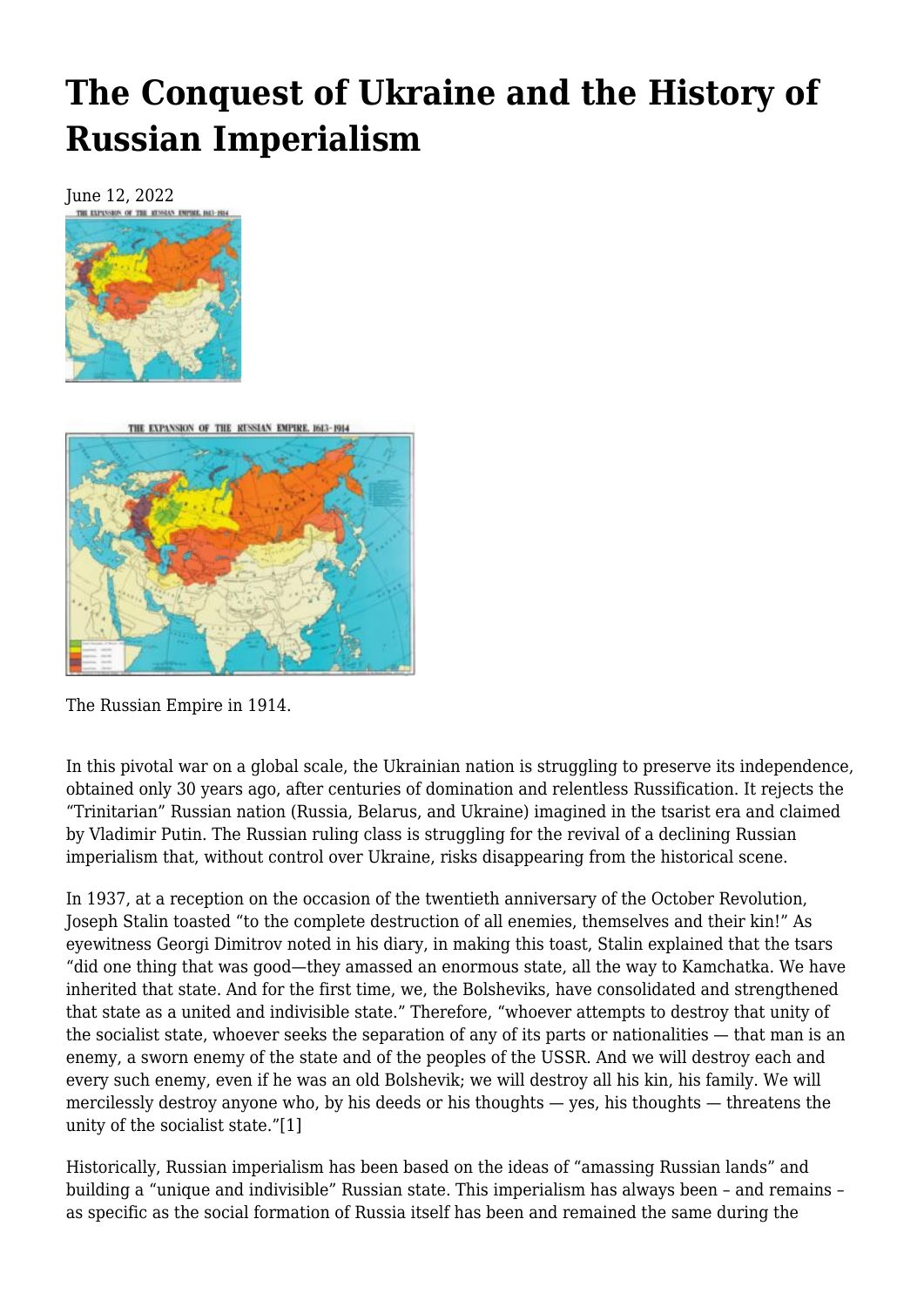successive historical phases of its development, starting with the Tsardom of Russia (1547-1721). When Vladimir Lenin theorized "modern capitalist imperialism," he stressed that in Russia "capitalist imperialism is weaker than military-feudal imperialism is."[2] To describe the latter as feudal was an oversimplification. Probably from the middle of the sixteenth century, in the time of Ivan the Terrible, the Russian social formation was essentially a combination of two different precapitalist modes of exploitation. The first, feudal, was based on the fact that landowners extorted surplus labor from peasants in the form of rent. The other, tributary, was modeled on the Ottoman Empire, then the most powerful empire in the world,[3] and was based on the extraction by the state bureaucracy of the tax on the peasants.

In the Soviet Union, the Stalinist dogma of the unilinear development of humanity, with only five stages, was de rigueur. The tributary mode of exploitation had no place, especially since it could be associated (superficially, but not without reason) with the domination of the Stalinist bureaucracy. Some Soviet historians, without formally transgressing this scheme, cleverly circumvented the ban by calling it "state feudalism" or "eastern" feudalism, different from "private" and "Western" feudalism. From the middle of the seventeenth century and almost until the abolition of serfdom in 1861, the third form of exploitation – and more terrible for the peasantry – was slavery, including human trafficking, into which Russian serfdom actually degenerated.

#### **Minimal surplus product**

None of these modes of exploitation represented (contrary to supposedly Marxist discursive habits) is a mode of production, because they failed to formally and really subsume the productive forces under them, and therefore did not guarantee their sustainable and systematic development. However, it was on the basis of these modes of exploitation that the Russian state was formed. As pointed out by Ruslan Skrynnikov, one of the leading specialists in the *oprichnina* of Ivan the Terrible who unleashed the very first Great Terror in Russia and drowned in it, "some of its practices contained, as if in the embryonic state, all the further development of the nobiliary and bureaucratic absolute monarchy."[4] In fact, not only of Tsardom, but of all Russian despotic regimes up to the twentieth and twenty-first centuries.

Another contemporary historian, Leonid Milov, puts forward very important theses on the peculiarities of the historical development of Russian society. Starting from the study of the natural and climatic conditions of production, he developed a key conception of "the history of Russia as a society with minimal total surplus product."[5] The reasons for this are that compared to other agricultural societies, central Russia had a very short agricultural season, which because of the climate lasted only from the beginning of May to the beginning of October (in Western Europe, only in December and January did peasants not work in the fields); and in addition, the land was poor in humus.

The result was that "until the mechanization of this type of work," there was low fertility and, therefore, a low volume for society's total surplus product, which "created in this region, for centuries, a relatively primitive agricultural society." Therefore, "in order to achieve a minimum result, it was necessary to concentrate the work as much as possible in a relatively short period of time. Individual peasant exploitation could not achieve the indispensable degree of concentration of labor efforts during objectively existing agricultural labor seasons," so its fragility "has been compensated for through most of the millennial history of the Russian state by the very great role of the peasant community."[6]

## **Unity of opposites**

Peasants' surplus labor could only be extorted – to a large extent or even entirely – at the expense of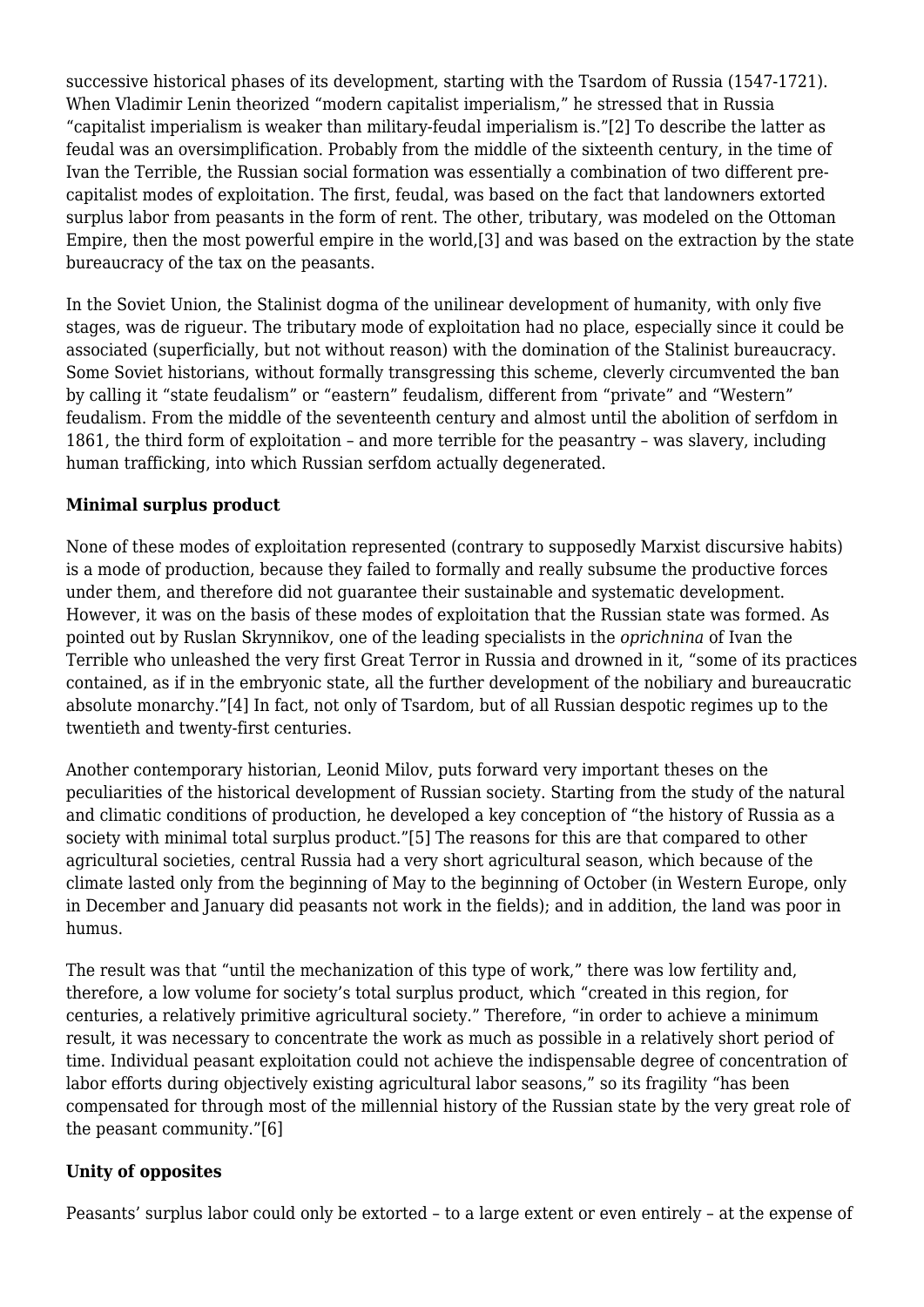the labor necessary for its own reproduction, that is, by methods of absolute exploitation (rather than by relative exploitation based on the increase in labor productivity). This was not possible without imposing on them the harshest possible system of serfdom, especially since, given the general conditions of production, a strong communal organization of labor was necessary. The need "to optimize the size of the total surplus product" – to increase it in the interest of the state apparatuses and the ruling class – was pressing, but "in the way to this 'optimization,' that is, the objective need to intensify the exploitation of the peasants, was based on this same peasant community, bastion of local cohesion and means of peasant resistance."[7]

From this was born "a kind of unity of opposites: what counterbalanced the inevitable existence of the community was a counterweight in the form of the most brutal and severe variant of the personal dependence of each member of this organism." The impossibility of overcoming this contradiction without a considerable development of the productive forces, which was not allowed by pre-capitalist relations of exploitation, meant that the role of the state consisted in "creating a monolithic and powerful ruling class, capable of uprooting or neutralizing the defense mechanisms of the agrarian community in the process of daily exploitation of the peasantry." Summing up, according to Milov: "The inevitability of the existence of the community, conditioned by its productive and social functions, ended up giving life to the most severe and brutal mechanisms to squeeze out as much surplus product as possible. Hence the emergence of the serfdom regime, which was able to neutralize the community as the basis of peasant resistance. In turn, this regime of serfdom became possible only because of the development of the most despotic forms of state power – the Russian autocratic regime."[8] This is what has united the ruling class.

## **Where does the periphery begin?**

At the same time, however, "the extremely extensive nature of agricultural production and the objective impossibility of intensifying it have meant that the main historical territory of the Russian state has not been able to withstand the growth in population density. Hence the constant need, for centuries, for the population to migrate to new territories in search of more fertile arable land, climatic conditions more favorable to agriculture, etc."[9] Moreover, "migratory processes have gone hand in hand with the strengthening of the absolutist state, ready to control and defend large areas of the country," and thus with the establishment of huge armed forces, although "the extremely small size of the total surplus product objectively created extremely unfavorable conditions for the formation of the so-called superstructure over the basic elements."[10]

This centuries-old colonial, military, and secular state expansion to the south, southeast and east gradually encompassed vast areas, increasingly extensive "alien" peripheral territories and increasingly distant neighboring countries, victims of conquest. This expansion was accompanied by several hundred years of struggle on the part of the Tsardom of Russia and then the Russian Empire (1721-1917) for access to ice-free ports on the seas to the west and east. Hence the legitimate questions that are so difficult to answer correctly: "When did Russian colonization begin – with the occupation of Kazan, an ethnically foreign city, or Novgorod, ethnically close?" The Novgorod Republic fell under the onslaught of the Moscow army in 1478, and the Kazan Khanate in 1552. "Where are the borders of the Russian metropolis, where do the Russian colonies begin, and how can they be distinguished?" Because they have been so mobile, "Russia's borders expanded both before the rise of Tsarism and during the Tsarist era with such rapidity that the very distinction between 'external' and 'internal' was fluid and indeterminate."[11]

## **Military-colonial conquests**

The historical formation of Russia was shaped in the process of military-colonial conquests of the Russian countryside and by peasant wars, in fact anti-colonial wars, that they provoked,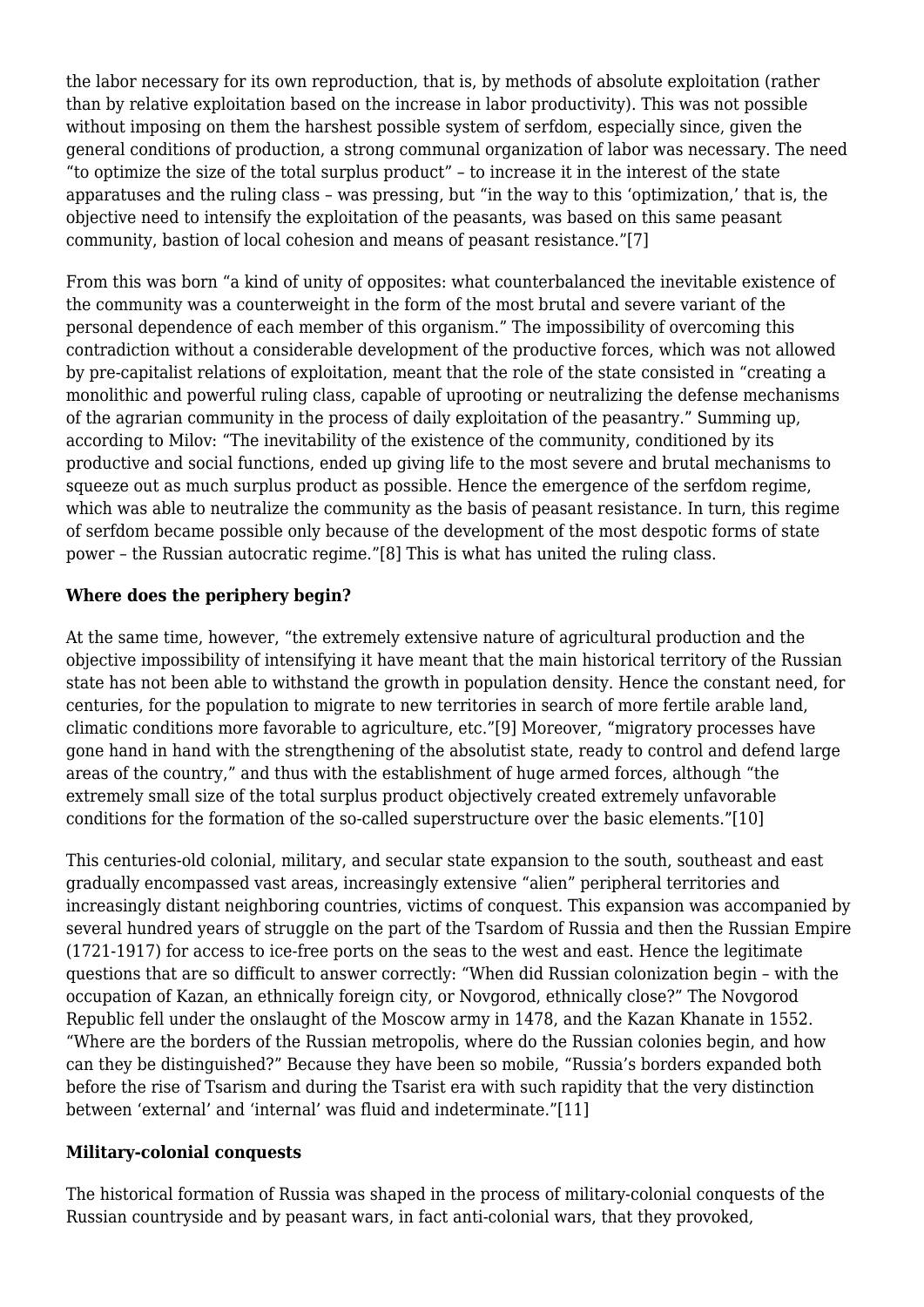accompanied by internal and external colonizations, conquests, looting, and colonial oppression of other peoples. As Alexander Etkind rightly puts it, "the Russian Empire was a great colonial system both at its distant frontiers and in its dark heartlands."[12] Contrary to Russian mythology, the conquest of a country as huge as Siberia did not "extend the territory of Moscow to the border with China," but turned Siberia into a typical colony. Yet it became common to perceive Siberia as an inseparable part of Russia, as well as later Poland, Lithuania, Finland, the Caucasus, Bukhara and Tuva – among others.

Some Russian historians, making their theoretical contribution to the construction of the dominant and, as is evident today, timeless "Russian idea," have very cleverly called this phenomenon "Russia's self-colonization": the successive lands it seized did not become its colonies, but they "colonized themselves,"[13] because it was boundless (and, whether openly or secretly, remained boundless in the dominant ideology). After taking left-bank Ukraine in the seventeenth century, Russia's participation in the partition of the Republic of the Two Nations (Poland-Lithuania) in the last decades of the eighteenth century allowed it to seize most of Ukraine on the right bank of the Dnieper – a total of 80% of Ukrainian land. This proved to be a fundamental strategic gain, reaching deeply into Europe and determining the scope and Eurasian character of the Russian Empire.

If the Russian nobility was a dominant order, the land never became entirely the private property of the nobles. This would have been contrary to the overriding interests of this imperial state, in the construction of which no social class played as important a role as itself – its apparatuses and bureaucratic personnel. It was not only the construction of a colossal army at the very cost of 25 years of peasant military service and immense military and civilian infrastructure financed by the forced labor of hundreds of thousands of other peasants, belonging both to the state and to the landowners, but also entire brigades of skilled craftspeople sent to truly forced labor in different parts of the country. Moreover, as Milov puts it, "the state machine was forced to advance the process of social division of labor, and especially the separation of industry and agriculture,"[14] against the resistance of dominant modes of exploitation that hindered this process.

## **Industrial serfdom**

As a result, "the participation of the state in the creation of industry in the country contributed to a gigantic leap in the development of the productive forces, although the borrowing of 'Western technologies' by an archaic society in the seventeenth and eighteenth centuries had a monstrous social effect: a mass of workers appeared forever attached to factories and workplaces (the so-called laborers "subjected in perpetuity"), and it stimulated the slide of society towards slavery."[15] The enormous Russian military-industrial complex, the nucleus of which was the metallurgy of the Urals, was not established on the basis of the development of capitalist relations, but within the framework of feudal and tributary relations.[16]

It is true that capital flourished, but it was pre-capitalist and hindered the development of capitalism – "commercial capital developed not deeply, not by transforming production, but broadly, by increasing the radius of its operation," and "advanced from the center toward the periphery, following the peasant settlers who, in search of fresh lands and freedom from imposts, were penetrating new territory."[17]

Based on extra-economic coercion, pre-capitalist modes of exploitation dominated the capitalist mode of production in Russia until the revolution of 1917, not only in agriculture but also in industry, long after the reform of 1861.

When Russian social democracy was formed as a party, the work of about 30% of the industrial workers was still serf work, not wage labor, which this social democracy, including Lenin's and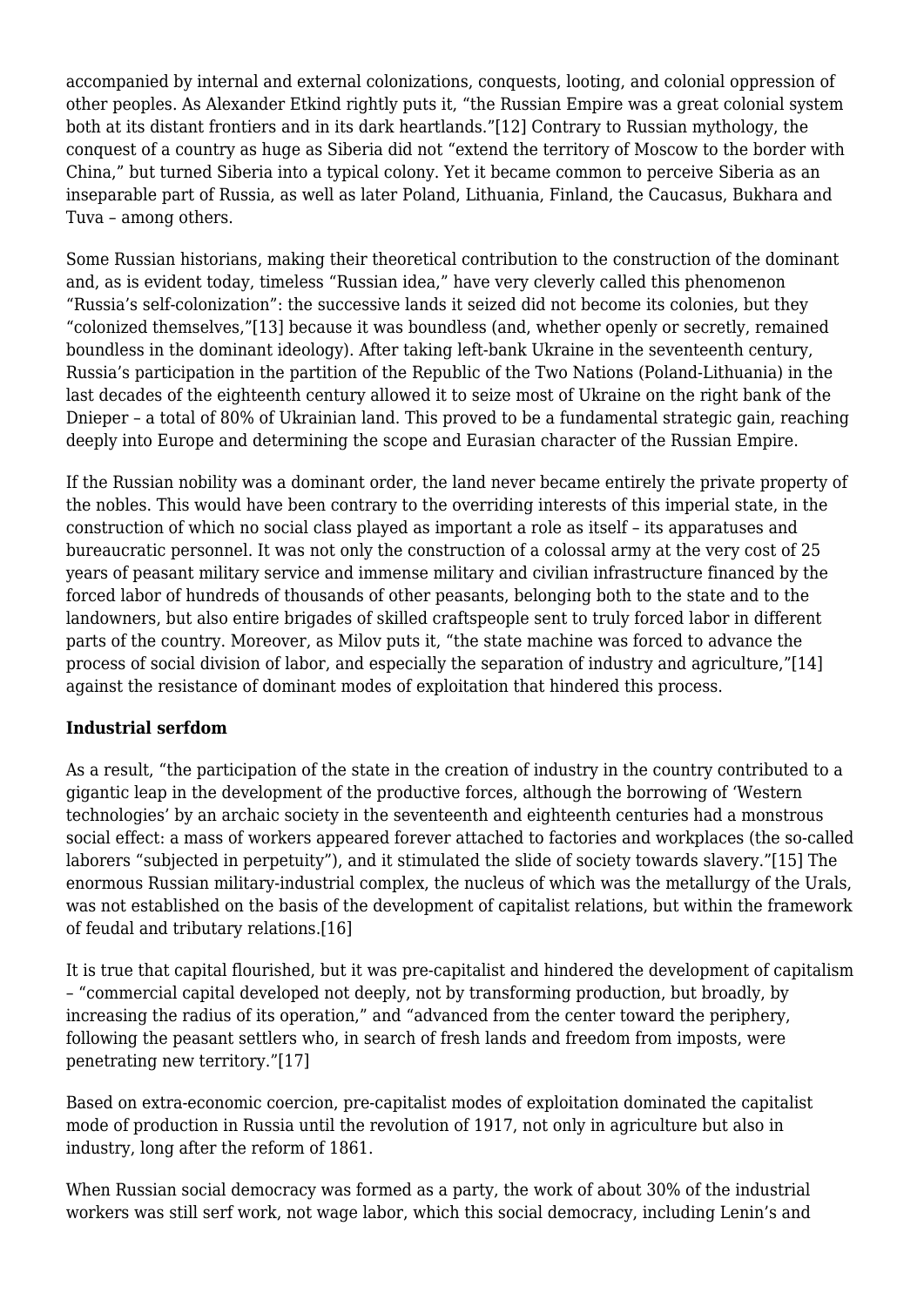Martov's *Iskra*, associating industry (i.e., the productive forces, not the relations of production) with capitalism, did not see. "Even at the beginning of the twentieth century, more than half of the industrial enterprises of the main industrial core (the steel industry) were not capitalist in the strict sense of the term," says Mikhail Voeikov. The pre-capitalist methods of extracting the surplus product of the labor of the direct producers that still prevailed "did not allow national capital to carry out the necessary accumulation," which is why "foreign capital was so strong."[18] Where capital already dominated in the Russian economy, it was almost immediately big capital and there were quickly processes of monopolization.

## **Multiplicity of revolutions**

In Russia, therefore, "modern capitalist imperialism" was being born, but it was "enmeshed" – Lenin wrote just before the 1917 revolution – "in a particularly close network of pre-capitalist relations," so close that "in general, military and feudal imperialism is predominant in Russia."[19] The foundation of this imperialism was "the monopoly of military power, vast territories, or special facilities for robbing minority nationalities, China, etc.," that is, of the non-Russian peoples within Russia itself and of the peoples of neighboring countries. At the same time, Lenin wrote, this extra-economic monopoly "partly supplements, partly takes the place of, the monopoly of modern, up-to-date finance capital."[20] Virtually all exegetes of Lenin's writings on imperialism do not mention this theoretical proposition, which is crucial for the study of the Russian social formation.[21]

The collapse of this entanglement of Russian "military and feudal" imperialism with capitalist imperialism was not the work of a single revolution, but of various revolutions converging and diverging, forming alliances and clashing violently. The Russian Revolution of October 1917 was one of them. At the center of the empire, it was a worker and peasant revolution; in the colonial periphery, it was based on Russian and Russified urban minorities and settlements. It had a colonizing character, as did the Russian power of the councils it established, as demonstrated by the Bolshevik Georgi Safarov in his once-classic work on the "colonial revolution" in Turkestan. "Membership of the industrial proletariat of a Tsarist colony was a *national privilege of the Russians.* This is why, here too, the dictatorship of the proletariat has taken on a *typically colonizing* appearance from the very first moments" (emphasis in original).[22]

But among the oppressed peoples, the Russian Revolution also sparked national revolutions. The most territorially extensive, violent, dynamic, and unpredictable of these was the Ukrainian revolution. Its outburst, and even more the momentum it gained, was unexpected. A peasant nation, without "its" landowners and "its" capitalists, with a thin layer of petty bourgeoisie and intelligentsia and a forbidden language, did not seem destined or capable of a successful revolution. Since the Russian army wiped out the Zaporozhian Sich, the stronghold of the Free Cossacks, in 1775, the Ukrainian people for the first time proclaimed their independence in 1918. Formally it was done, with great popular support, in January 1918 in Kiev by the Central Rada (Council) formed by pettybourgeois Ukrainian parties. Frightened by the proletarian revolution that had brought the Bolsheviks to power in Petrograd and Moscow, the Central Rada decided in this manner to separate Ukraine from Soviet Russia, and immediately became involved in a war with the Bolsheviks.

## **Ukrainian National Revolution**

Some Ukrainian Bolsheviks (although the percentage of Ukrainians among the members of the Bolshevik Party in Ukraine was negligible) nevertheless also wanted a revolutionary Ukraine, a Soviet one like Russia, but independent. But above all, in the radical left, the Ukrainian Communist Party (Borotbist)—separated from the Bolsheviks and formed by the left wing of the Ukrainian Socialist-Revolutionary Party and part of the left wing of Ukrainian Social Democracy—wanted national independence. Allied with the Bolsheviks, this party had a social base incomparably broader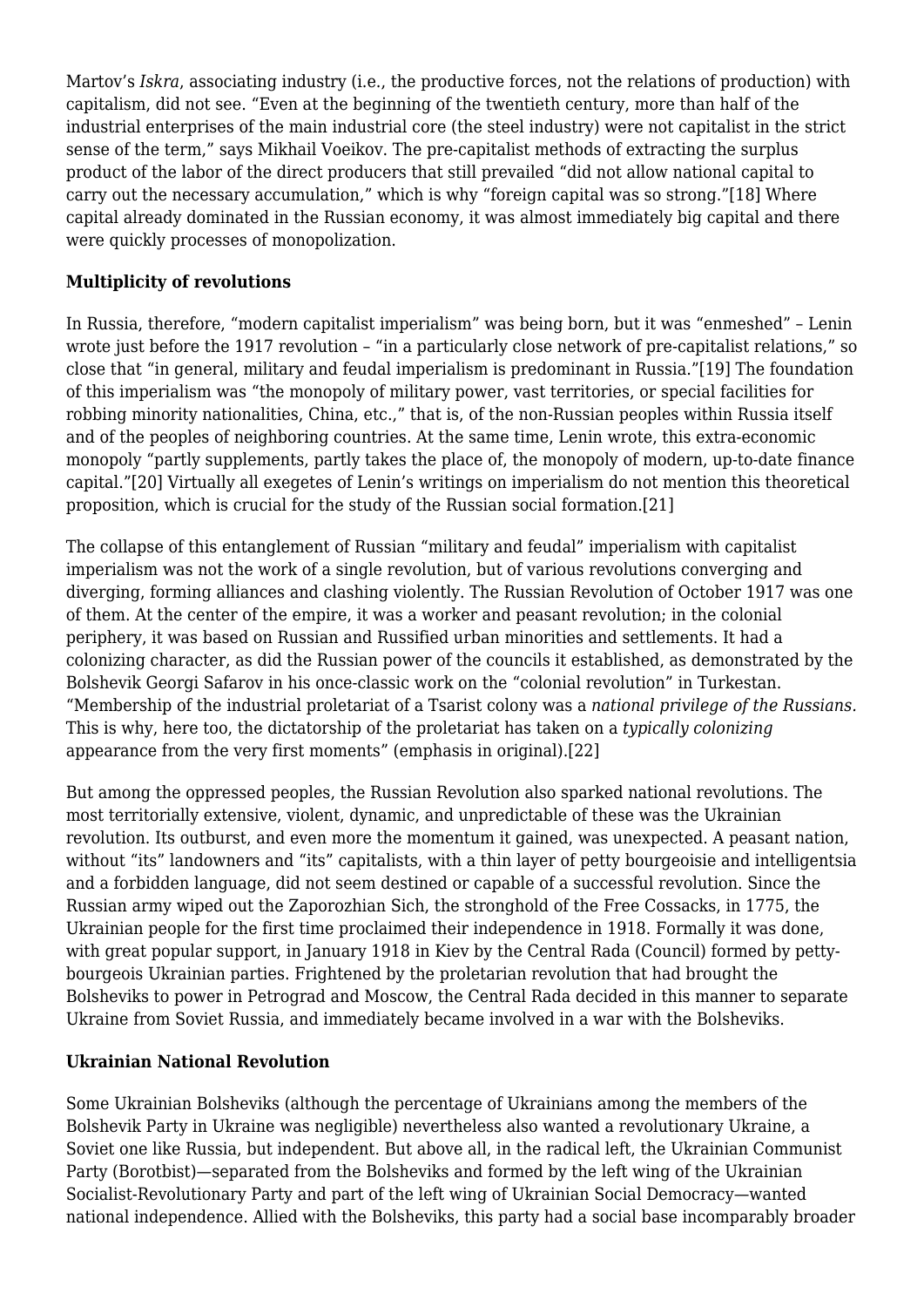than theirs.

The alliance of the Borotbists with the Bolsheviks was very difficult. The head of the Bolshevik government set up after the second occupation of Kiev by the Red Army in 1919, Christian Rakovsky, coming from Bulgaria, proclaimed that "decreeing the Ukrainian language as the state language would be a reactionary measure that no one needs," because in general "the Ukrainian question and Ukraine are not so much a real fact as an invention of the Ukrainian intelligentsia."[23] He was not alone among Marxists: Rosa Luxemburg asserted that Ukrainian nationalism was a "ridiculous pose," "a mere whim, a folly of a few dozen petty-bourgeois intellectuals."[24] Believing that "Ukraine is to Russia what Ireland is to England," that it was a colony and that its oppressed people should obtain independence, Lenin was an exception, but he said so publicly only once.[25]

In addition to the Rakovsky government's policy on the national question, there was an ultra-left policy on the agrarian question, which, unlike the Bolshevik decree on land, was not aimed at the parceling out of land holdings for the benefit of the peasants, but at the transformation of these properties into collective farms. State requisitions of grain and "war communism" in general added fuel to the fire. All this led to a strong tide of anti-Bolshevik peasant uprisings in 1919 (there were 660, large and small), which cut Ukraine off from Hungary and prevented the Ukrainian Red Army from coming to the aid of the Hungarian Republic of Councils, when this was the latter's only hope of survival. In Ukraine itself, these uprisings defeated totally the policy of "war communism." The Bolshevik authorities managed to collect only less than 9 percent of the grain that they planned to transport to Russia to feed the starving cities. Moreover, the insurgent wave paved the way for the offensive of General Anton Denikin's White Guard troops on Moscow.[26] It is true that Rakovsky himself quickly drew serious conclusions from his government's disastrous policies, but he did so only after its collapse.

#### **Pro-independence Communists**

In much of the Dnieper and south-east regions of Ukraine, the struggle against the occupation by the Russian White Guard rested on the shoulders of guerrilla and insurgent movements, led by the Communist-Borotbists, who were the strongest underground party, and by the anarcho-communists under the leadership of Nestor Makhno. After the defeat of Denikin, the Red Army, for the third time in a row, guaranteed power in Ukraine to the Bolsheviks. It was only then, in February 1920, that they decided to abandon their doctrinaire approach to the agrarian question and distribute the land to the peasants. The Borotbists were overwhelmingly in the majority among the Ukrainian Communists, and even more numerous than all the Bolsheviks then active in Ukraine, including those sent from Russia. But the Bolsheviks, much stronger with their regular army, accepted them only as very minority partners in the ruling coalition and also strongly tied their hands to limit their political independence as much as possible.

Lenin was very afraid that once the civil war and foreign intervention were over, there would be an armed uprising of the Borotbists against the Bolsheviks if the latter opposed the independence of Soviet Ukraine. He was well aware, too, that in his own party "scratch some Communist and you will find a Great-Russian chauvinist. (…) He is in many of us and we have to fight him."[27] He demanded of his comrades the "greatest caution regarding nationalist traditions, strictest observance of equality of the Ukrainian language and culture, all officials to be required to study the Ukrainian language, and so on."[28]

He publicly affirmed: "It is (…) self-evident and generally recognized that only the Ukrainian workers and peasants themselves can and will decide at their All-Ukraine Congress of Soviets whether Ukraine shall amalgamate with Russia" into a single Soviet republic, "or whether it shall remain a separate and independent republic" united by a union (federation) with Russia, and, "in the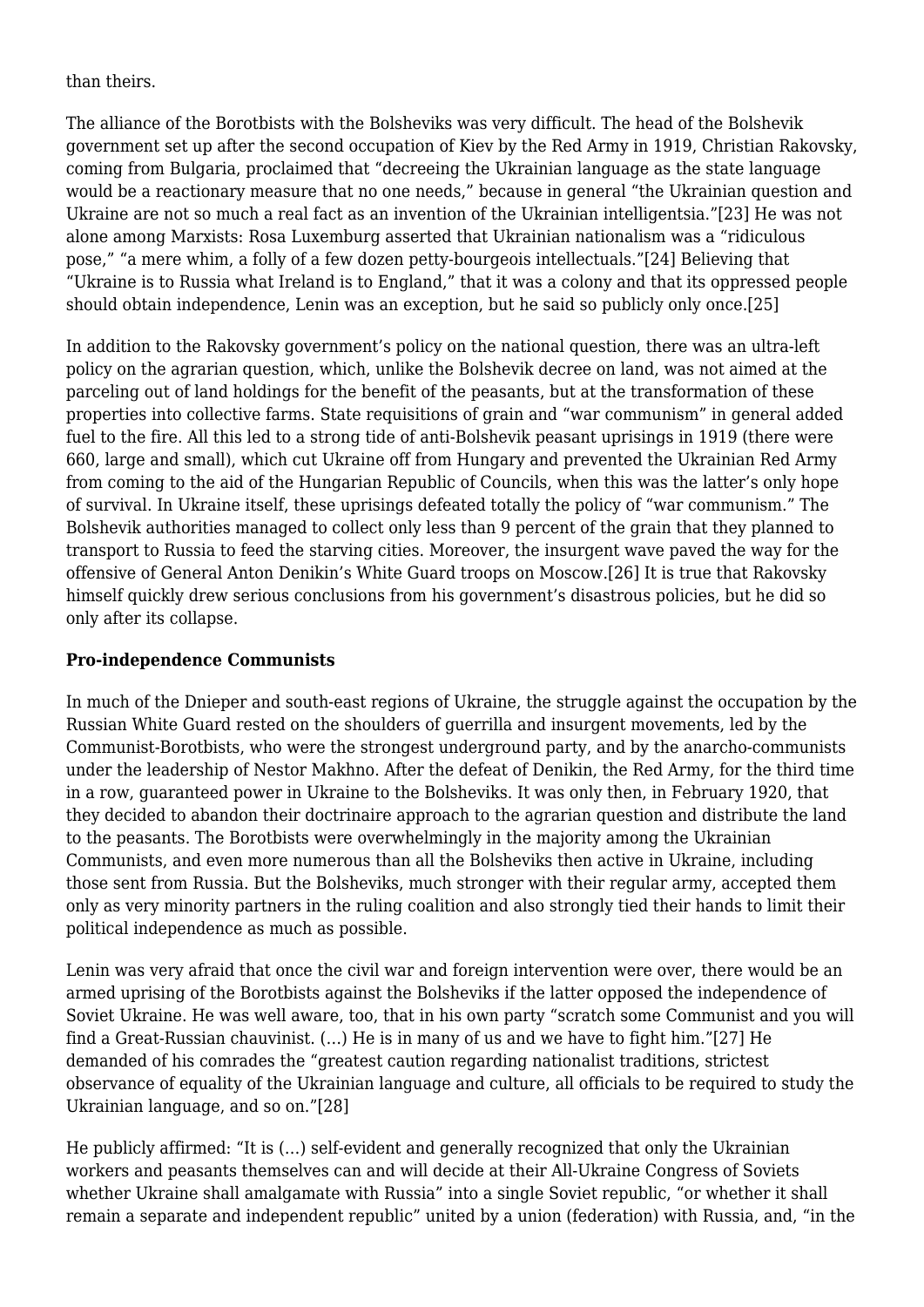latter case, what federal ties shall be established between that republic and Russia." On this question, he declared, "there should be no parting of the ways among Communists." He did not accept a confederation. "One of the things distinguishing the Borotbists from the Bolsheviks is that they insist upon the unconditional independence of Ukraine. The Bolsheviks will not make *this* a subject of difference and disunity, they do not regard *this* as an obstacle to concerted proletarian effort" (emphasis in original). Because the Ukrainian nation was historically a nation oppressed by Russia, Lenin explained, "we Great-Russian Communists must make concessions when there are differences with the Ukrainian Bolshevik and Borotbist Communists and these differences concern the state independence of Ukraine, the forms of its alliance with Russia, and the national question in general."[29]

#### **"A victory worth a pair of good battles"**

However, exactly the opposite happened, with the Borobtbists having to give way to the Bolsheviks in these areas – and this under the threat of "liquidation." Behind closed doors, Lenin postulated, "for the time being, an independent" Ukraine "in close federation" with Russia and a "temporary bloc with the Borotbists" together "with the concurrent launching of a propaganda campaign for the complete merger" of Ukraine with Russia into a unitary state. He quickly added that "the struggle against the slogan of union as close as possible" with Russia, i.e. for the national independence, is "contrary to the interests of the proletariat," so that in Ukraine "all politics must systematically and relentlessly aim at the liquidation of the Borotbists in the near future." He "urge[d] that the Borotbists be accused not of nationalism, but of counter-revolutionary and petty-bourgeois tendencies."[30]

In exactly the same period the so-called "federalist," in fact pro-independence, faction of the Ukrainian Bolsheviks had been informing Lenin that in Ukraine his "party has no influence in the countryside, which is purely Ukrainian, and does nothing to attract its poorest elements, but on the other hand it admits into its ranks with open arms Russian petty-bourgeois elements and, still more, more or less Russified Jewish craftspeople. The influence of these petty-bourgeois elements in the party is very pernicious." This is due, they explained, to the fact that "through the entire policy of the [Bolshevik] Communist Party in Ukraine runs like a red thread an extremely suspicious attitude towards the Ukrainian Communist groups and an orientation towards groups, although not Communist, but not infected of 'separatism', although these groups have no real force and are a kind of 'imaginary values', like the [non-Ukrainian] Mensheviks and Left Socialist-Revolutionaries."[31]

The "liquidation" of Borotbists did not take place because, whether for the sake of the cause of the international socialist revolution or simply because they realized that a revolver had been put to their heads, they themselves dissolved their party.[32] As Lenin explained, "instead of an inevitable uprising, (…) all the best elements among the Borotbists have joined our Party under our control and with our consent, while the rest have disappeared from the political scene. This victory is worth a pair of good battles."[33] Out of 15,000 Borotbists, 4,000 joined in Ukraine the 12,000 Bolsheviks. Less than two years later, after various, especially "anti-separatist", internal purges, only 118 of them remained in the Bolshevik party. Some for several years occupied prominent state positions in the republic. But the pro-independence Communist currents or milieux of Borotbist origin disappeared very quickly inside the Bolshevik Party.

In the light of Lenin's well known ideological struggles for the right of peoples to self-determination to the point of separation, and of his real policy in this area, the way in which he actually conceived of this right inherent in his thought remains, if not a mystery, at least something totally unexplored. Nearly all Marxist literature or that presenting itself as such devoted to his interpretation of this right has the exegetical, apologetic, or epigonic character. Marxists have buried their heads in the sand in the face of the historical fact that everywhere in the colonial peripheries of Russia where the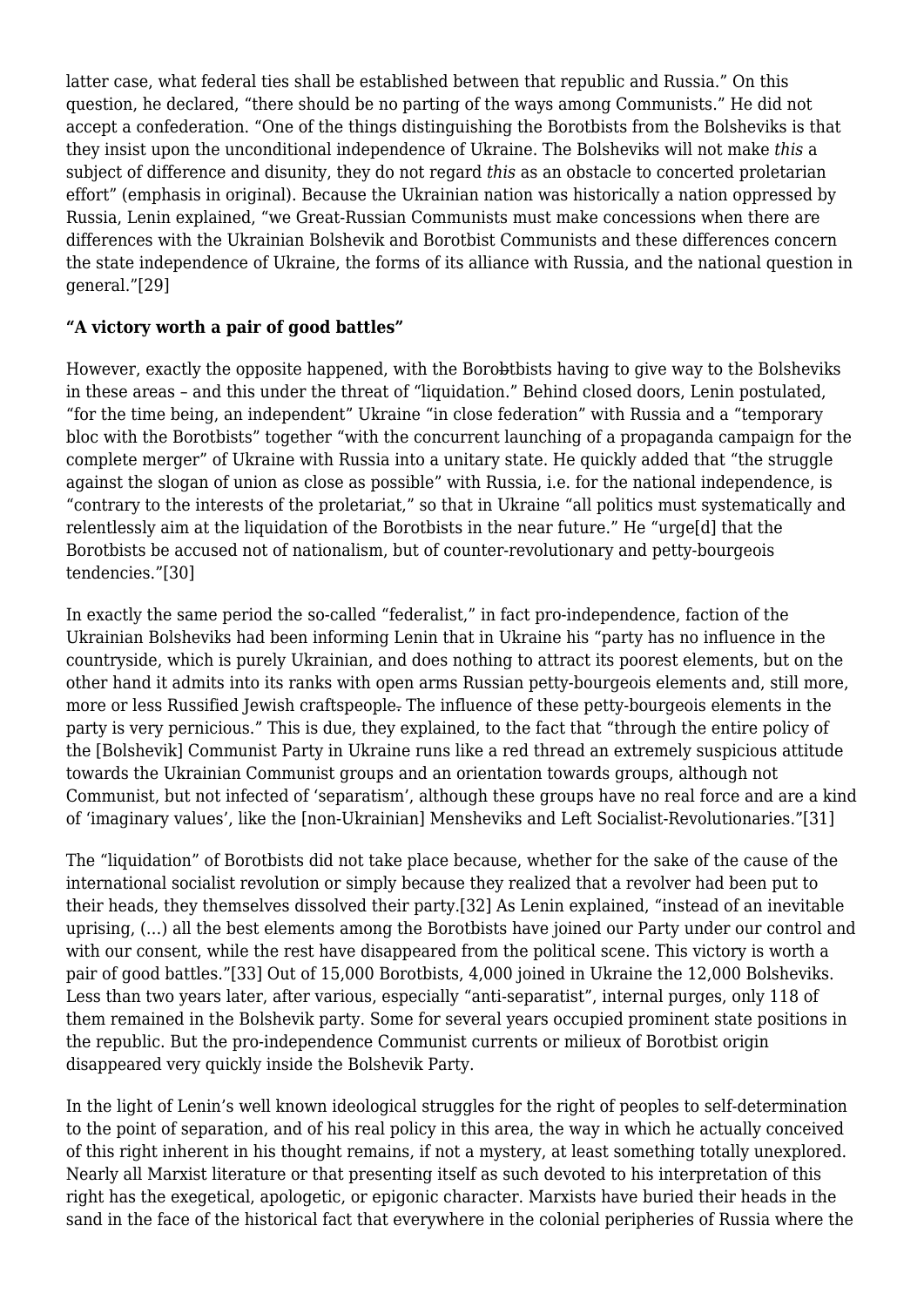power of his party imposed itself, or more precisely where the Red Army asserted it, this right has not been enforced and there was no way to try to enforce it without being accused of being counterrevolutionary.

# **Contradiction at the heart of the revolution**

The revolution in Russia did not destroy Russian imperialism. With capitalism, it overthrew "modern capitalist imperialism" and suppressed the pre-capitalist base (feudal and tributary) of military imperialism. But it did not uproot the conditions for the reproduction of the Russian extra-economic monopoly that constituted it, the extra-economic "monopoly of military power, vast territories, or special facilities for robbing" the other peoples of Russia's inner and outer peripheries. To the extent that the revolution embraced the periphery and spread there, among the oppressed peoples, in the form of national revolutions, it forced this monopoly to retreat. At the same time, it reproduced it to the extent that it spread from the center to the periphery by means of military conquest. This contradiction, which was at the heart of the Russian Revolution, was inherent in it and impossible to resolve within its own framework. Much now depended on which side of the contradiction would prevail.

Following the collapse of the Russian Empire, Finland, Estonia, Lithuania, Latvia, and Poland successively broke away from it, and following the disastrous defeat suffered in the 1920 war with Poland, Soviet Russia lost part of Ukraine (and Belarus). For the survival of Russian imperialism, it was decisive whether or not Soviet Ukraine would separate. When the Soviet Union took shape as a state body in 1922-1923, the Ukrainian Bolsheviks spoke openly of the fact that while a sharp struggle was waged against Ukrainian "nationalist survivals" among Bolsheviks, especially those of Borotbist origin, "great power prejudices, nourished by breast milk, had become an instinct among very many comrades," because "in practice no struggle against great power chauvinism was waged in our party."[34] At the head of those who still demanded the independence of Ukraine and the creation of a union of independent Soviet states, Rakovsky, now a very popular leader among the Ukrainian masses, fiercely opposed Stalin.[35] They lost, but their defeat was incomplete.

## **The Transformations of Russian Imperialism**

The central leadership of the Bolshevik Party, led by Stalin, opposed the aspirations for independence in favor of a linguistic and cultural nationalization of the non-Russian republics. Unexpectedly for its Moscow promoters, Ukrainization turned into an extension of the Ukrainian national revolution, which it revived and remarkably revitalized. It lasted almost 10 years, until 1932. The extermination by hunger (Holodomor) and the crushing of Ukrainization by terror[36] were both constitutive acts of the Stalinist bureaucracy, now separated from the Thermidorian bureaucracy that had ruled until then (and would soon be exterminated by it), and an act of rebirth – this time of Russian military-bureaucratic – imperialism.[37]

The latter was consolidated by the unification of Ukrainian (and Belarusian) lands following the partition of Poland by Hitler and Stalin, and by the annexation of the Baltic states, accomplished in 1939 and confirmed in 1944, during the victorious war against German imperialism. The gigantic plundering of the industrial resources of the Soviet zone of occupied Germany, as well as the domination over the satellite states of Eastern Europe, kept in check by the permanent threat of Soviet military intervention, have sealed this revival of Russian imperialism.[38]

The sudden, totally unexpected fall of the USSR in 1991 revealed the nature of this state, created on the basis of Stalin's Great Terror. What Ukraine failed to achieve during the collapse of the Russian Empire, it was able to do during the collapse of the Soviet Union. It then managed to break away, like 14 other of the largest non-Russian nations. By declaring its national independence, it dealt a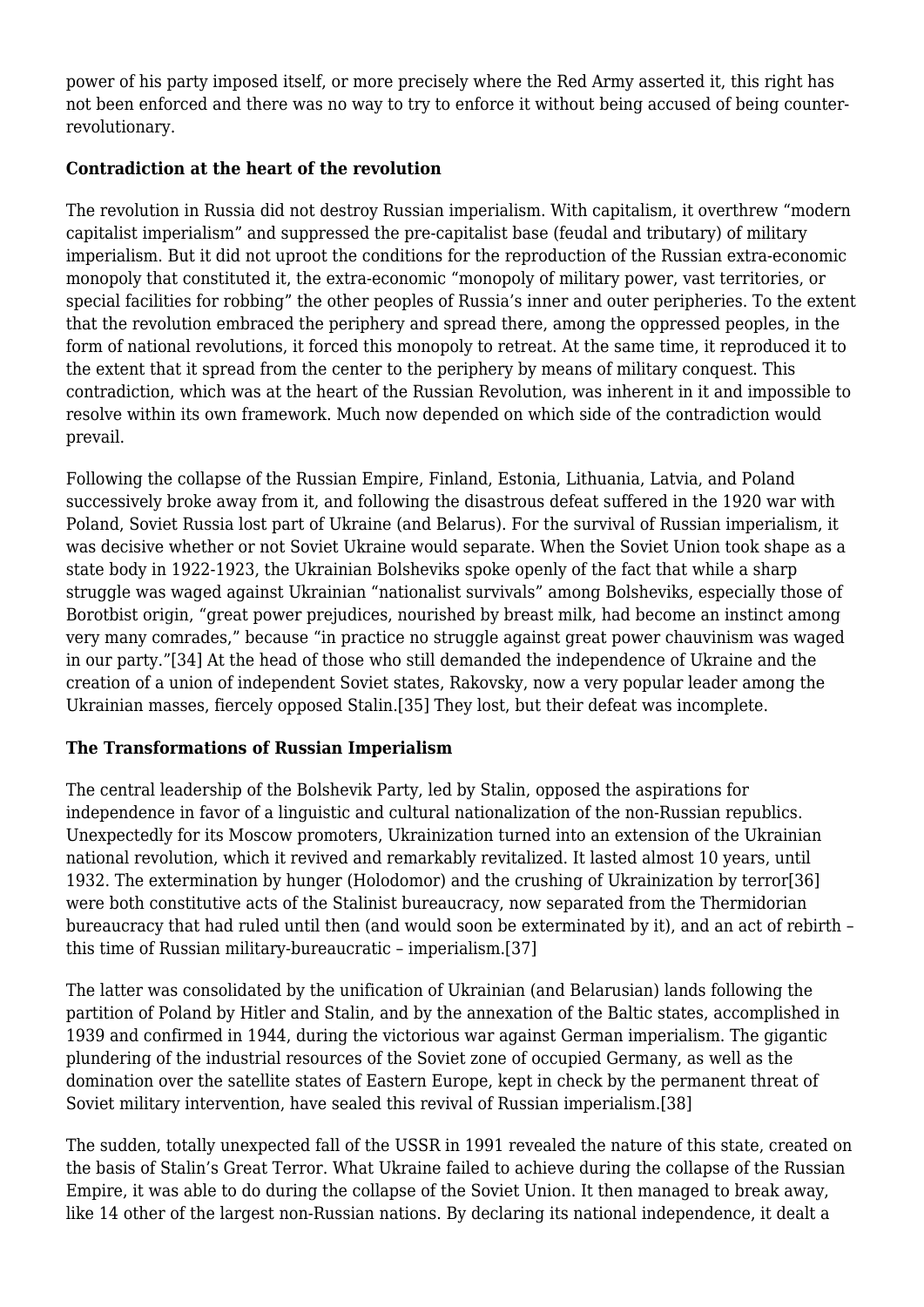decisive blow to Russian military-bureaucratic imperialism.

Restored on the ruins of the USSR, Russian capitalism remains dependent on the same extraeconomic monopoly on which past modes of exploitation depended and, like them, it is distorted by this dependence. The Russian state protects capitalist private property, but at the same time restricts it because this property is subject to state coercion, just as the fusion of the state apparatus with big capitals restricts and distorts competition between them. Thus, under the weight of this monopoly, state oligarchic capitalism and military-oligarchic imperialism have taken shape in Russia.

# **The imperative of reconquest**

However, this monopoly itself has suffered enormous, albeit extremely uneven, degradation. Russia retained its "monopoly of military power" to the extent that, after the collapse of the USSR, it remained the world's largest nuclear power with a huge army. On the other hand, its "monopoly of the vast territories, or special facilities for robbing" of other peoples has declined profoundly. As Zbigniew Brzezinski observed after the collapse of the USSR, Russia's borders receded dramatically, "rolled back to where they had been in the Caucasus in the early 1800s, in Central Asia in the mid-1800s, and – much more dramatically and painfully – in the West in approximately 1600, soon after the reign of Ivan the Terrible." Worst of all, "without Ukraine, Russia ceases to be a Eurasian empire" and while "can still strive for imperial status," the center of gravity would then be shifted and Russia would be doomed to weakness. Brzezinski was right when he wrote that, "if Moscow regains control over Ukraine, with its 52 million people and major resources as well as its access to the Black Sea, Russia automatically again regains the wherewithal to become a powerful imperial state, spanning Europe and Asia."[39]

This is why Russian imperialism has embarked on the reconquest of Ukraine, where its very destiny is at stake.

*Originally published in Polish in* Le Monde diplomatique – Edycja polska no. 2 (174), 2022, *and in French in* Inprecor no. 695/696, 2022.

*Zbigniew Marcin Kowalewski served in 1981 as regional leader of Solidarność and as the national leader of the movement of workers' councils in Poland. He researches revolutionary and emancipatory movements and studies the Soviet-type bureaucratic regimes. He is assistant editor-inchief of the Polish edition of Le Monde Diplomatique.*

## **Notes**

*Titles remain in their original languages.*– Eds.

- 1. I. Banac (ed. ), *The Diary of Georgi Dimitrov, 1933-1945*, Yale University Press, New Haven-London 2003, p. 65.
- 2. V.I. Lenin, "The Collapse of the Second International," *Collected Works* vol. 21, Progress, Moscow 1974, p. 228n.
- 3. С.А. Нефедов, "Реформы Ивана III и Ивана IV: османское влияние," Вопросы истории no. 11, 2002, pp. 30-53.
- 4. Р.Г. Скрынников, Царство террора, Наука, Saint Petersburg 1992, p. 512.
- 5. Л.В. Милов, Великорусский пахарь и особенности российского исторического процесса, РОССПЭН, Moscow 2001, p. 7.
- 6. Ibid., pp. 554-556.
- 7. Ibid., p. 556.
- 8. Ibid., pp. 481-482, 556.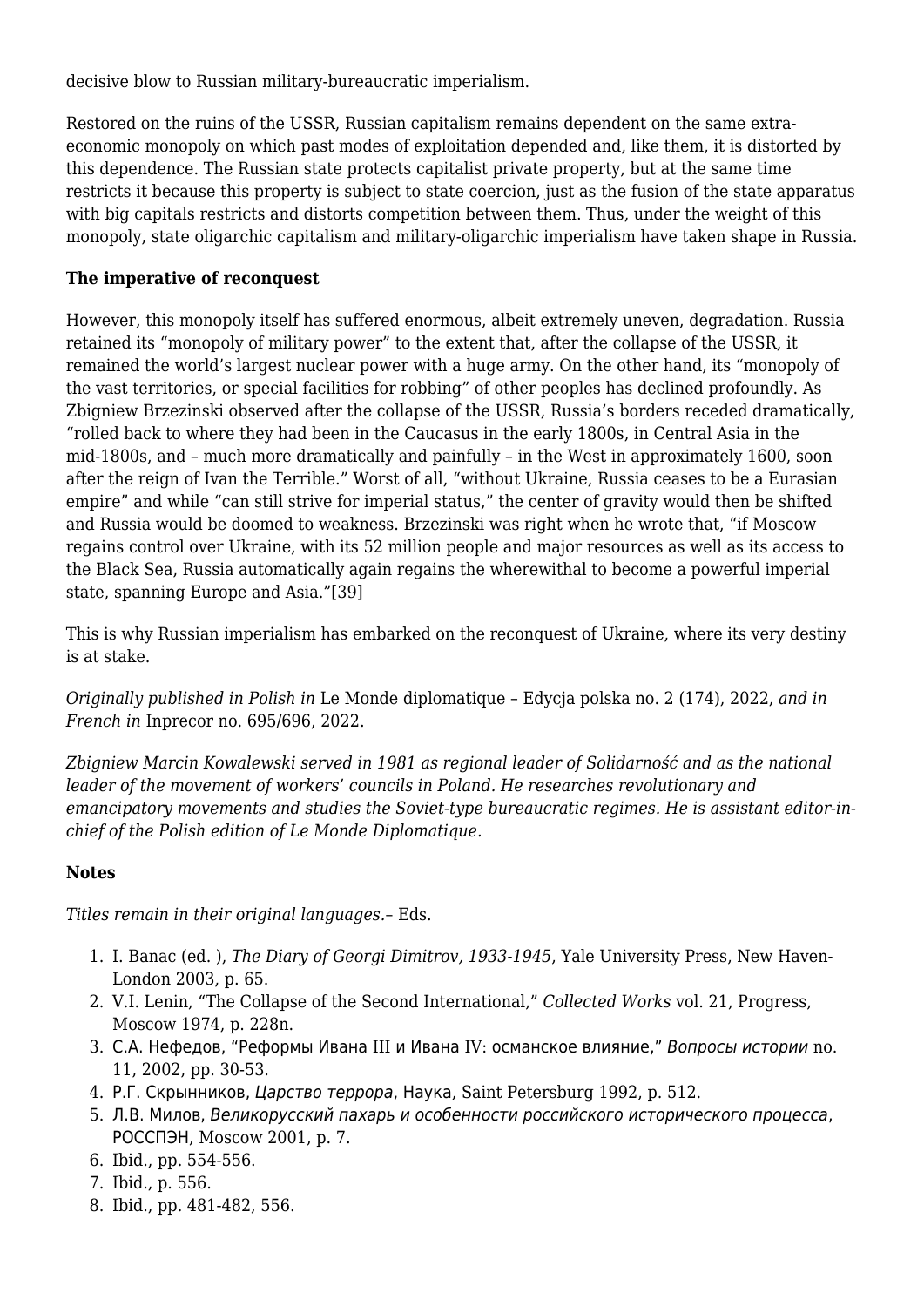- 9. Ibid., p. 566.
- 10. Л.В. Милов, "Особенности исторического процесса в России," Вестник Российской Академии наук vol. 73 no. 9, 2003, p. 777.
- 11. А. Эткинд, Д. Уффельманн, И. Кукулин, "Внутренная колонизация России: Между практикой и воображением," in: А. Эткинд, Д. Уффельманн, И. Кукулин (eds.), Там, внутри. Практики внутренней колонизации в культурной истории России, Новое литературное обозрение, Moscow 2012, pp. 10, 12.
- 12. A. Etkind, *Internal Colonization. Russian Imperial Experience*, Polity, Cambridge-Malden 2011, p. 26.
- 13. Ibid., pp. 61-71; A. Etkind, "How Russia 'Colonized Itself'. Internal Colonization in Classical Russian Historiography," *International Journal for History, Culture and Modernity* vol. 3 No. 2, 2015, pp. 159-172.
- 14. Л.В. Милов, op. cit. p. 777.
- 15. Ibid., op. cit. p. 777.
- 16. В.В. Алексеев, "Протоиндустриализация на Урале," in: Экономическая история России *XVII–XX* вв.: Динамика и институционально-социокультурная среда, УрО РАН Ekaterinburg 2008, pp. 63-94.
- 17. L. Trotsky, *History of the Russian Revolution*, Haymarket, Chicago 2008, p. 641.
- 18. М. Воейков, "Великая реформа и судьбы капитализма в России (к 150-летию отмены крепостного права)," Вопросы экономики *n*° 4, 2011, pp. 135, 123, 136.
- 19. V.I. Lenin, "Socialism and War (The Attitude of the R.S.D.L.P. Towards the War)," and idem, "Imperialism, the Highest Stage Of Capitalism. A Popular Outline," *Collected Works* vol. 21, pp. 306, 259.
- 20. V.I. Lenin, "Imperialism and the Split of Socialism," *Collected Works* vol. 23, p. 116.
- 21. Cf. Z.M. Kowalewski, "Impérialisme russe," *Inprecor* no. 609/610, 2014, pp. 7-9.
- 22. Г. Сафаров, Колониальная революция (Опыт Туркестана), Госиздат, Moscow 1921, p. 72. This fundamental work for the development of anti-colonial thought, forbidden and condemned to eternal oblivion by Stalin, was only re-released in 1996 in Kazakhstan. Internationally, it remains almost completely unknown to this day.
- 23. П. Христюк, Замітки і матеріали до історії української революції 1917-1920, <del>рр.</del> vol. IV, Український соціологічний інститут, s.l. 1922, p. 173.
- 24. R. Luxemburg, *The Russian Revolution and Leninism or Marxism?*, The University of Michigan Press, Ann Arbor 1961, p. 54.
- 25. Quoted after П. Кравчук, "Під проводом благородних ідей (6)," Життя і Слово (Toronto) No. 26 (183), 1969, p. 18. The text of this speech was lost and is known only from the press reports of the time. See R. Serbyn, "Lenin and the Ukrainian Question in 1914. Le discours 'séparatiste' de Zurich," *Pluriel-débat* no. 25, 1981, pp. 83-84.
- 26. Cf. Z.M. Kowalewski, "For the Independence of Soviet Ukraine," in M. Vogt-Downey (ed.), *The USSR 1987-1991: Marxist Perspectives*, Humanities Press, New Jersey 1993, pp. 235-255.
- 27. V.I. Lenin, "Eight Congress of the R.C.P.(b). Speech Closing the Debate on the Party Programme," *Collected Works* vol. 29, p. 194-195. Translation verified with the Russian original and corrected (see В.И. Ленин, Полное собрание сочинений vol. 38, Политиздат, Moscú 1969, p. 183-184).
- 28. R. Pipes, David Brandenberger (eds.), *Unknown Lenin. From the Secret Archive*, Yale University Press, New Haven-London 1996, p. 76.
- 29. V.I. Lenin, "Letter to the Workers and Peasants of the Ukraine Apropos of the Victories over Denikin," *Collected Works* vol. 30, pp. 292, 294, 296.
- 30. R. Pipes, David Brandenberger (eds.), op. cit., p. 76; В.И. Ленин, "Проект резолюции об украинской партии боротьбистов" and "Замечания к резолюции исполнительного комитета Коммунистического Интернационала по вопросу о боротьбистах," Полное собрание сочинений vol. 40, Политиздат, Moscow 1974, pp. 122, 152.